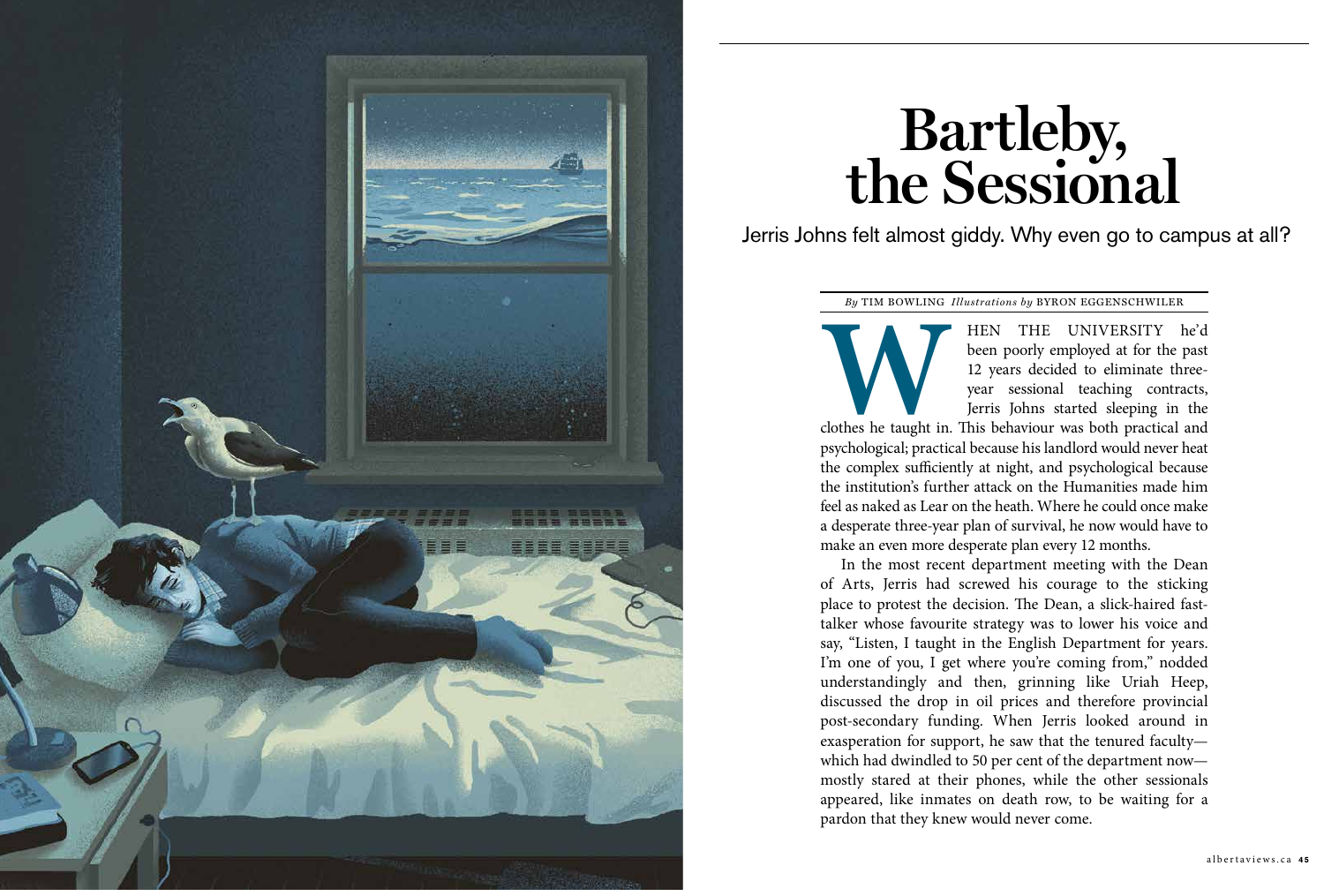That was early September. It was now mid-October, and snowing and subfreezing already. Too bad for the trickor-treaters, Jerris thought, though few children went door-to-door on Halloween night anymore. Even the little kids had had the joy sucked out of their lives. Jerris had already stopped counting the number of students he taught who consumed opioids like Skittles to combat what they felt but mostly couldn't recognize or accept as a kind of mirthless servitude. Increasingly, he saw his students as motionless structures of exposed nerve-endings, and himself as a robotic fount of useless knowledge. His area of scholarly research—the first books that famous American writers published after their masterpieces (Herman Melville's *Pierre; or, The Ambiguities*; Joseph Heller's *Something Happened*  etc.)—had never gained traction, and his efforts to secure a tenure-track position, even in such unhallowed places as Idaho and South Dakota (or was it North? He couldn't remember), had become reflex actions rather than affairs of hope.

Even so, Jerris Johns, approaching 40, was a conscientious and effective teacher. Or at least he always had been. There'd never been any reason for the department to question either his pedagogy or his behaviour. Ordinary looking with a gentle manner, he was popular with students but not too popular. Over the years, sensing that the generations below him would have an even harder time economically than he'd had, he started lowering his grading standards, and that move ensured that his classes of introductory rhetoric and analysis always filled up (every student, regardless of degree program, had to complete six English credits). The more enthusiastic and talented of his students now made him feel both despondent and guilty. He was no longer young enough to sell them illusions.

Jerris woke this particular October day an hour before his alarm went off, and lay on his back, watching the huge Rorschach blot of the blue spruce outside his bedroom window shift around in the wind. As he pondered the fluid black motion, the stress in his body began to rise. By the time the alarm sounded, he had already reached for his laptop and pulled the duvet over his head. The screen's underwater light was painful, but he felt a great relief as he posted a notice to his students that class was cancelled. Technically, he was supposed to alert the department of his decision, but he just didn't feel obliged at the moment to follow the rules. Besides, what were they going to do? Threaten him with precarious employment? Smiling, but without pleasure, he rolled over in his sweater and jeans and fell asleep.

A few hours later, standing in front of his day's second class (he had been given only three courses for the first term, two Monday/Wednesday/Friday sections, and a Tuesday/Thursday section, and a measly one course for the second term), Jerris noticed that the attendance was very low, about 30 per cent. Perhaps the inclement weather had kept the students home. Jerris couldn't blame them. Rotely, he returned to the matter of identifying thesis statements.

The next morning, with the snow heavier and the thermometer dropping, Jerris cancelled another class, again without alerting the department. This time, he couldn't rally as the day progressed and, his heart racing a little, he nixed his next day's first class too. That evening, when not a single student had emailed him, he realized that the cancellations were probably a relief to them, over-worked and under-slept as most of them were.

By the end of the week, when he also realized that the students weren't contacting the department either, he slowly began to formulate a breathtaking plan to counter the desperate planning he'd have to do at year's end. At first, he laughed at the idea, all of the values of his Protestant-though-secular work ethic immediately going into a kind of immune system overdrive. But as Sunday evening arrived, and with it the unconquerable desire not to prepare for teaching, Jerris felt almost giddy. Why go to campus at all? The inevitable future of lecturing would be virtual anyway, if not actually done by artificial intelligence, so why not get a head start and even go one step further by not lecturing, period? Of course, he couldn't just vanish entirely; he'd have to maintain some connection with his students, perhaps show up every third class or so. The rest of the time, he could send out twice-daily emails, creating the semblance of responsibility. As for assignments, well, what student would complain if he simply reduced the number of required essays from three to two? Or even from three to one? Under his warm duvet, chuckling as he tapped the keyboard, Jerris felt younger and more exultant than he had since he was a teenager whose love of literature had nothing to do with the draining forces of getting and spending.

By the third week, he knew he was in the clear. And because he wasn't depressed, he began to go out—to art galleries, bookstores, the library, even to matinees. In fact, he could hardly wait to go to bed each night so that he could get up and live the next day. He didn't even care that the weather had grown colder, almost −50 with windchill. Indeed, the temperature was his best ally, for each cancelled class had a greater chance of coming as a relief to his students. The stillness and fragility of the air—the sheer uniqueness of such severe cold—only heightened his feeling that he'd escaped from a sick world into a healthy one. Hadn't Mann's main character in *Death in Venice* died from making the reverse journey? Jerris couldn't remember, so he added *Death in Venice* to the growing pile of pleasure reading beside his bed.

When students finally emailed their first assignments, Jerris gave each essay a cursory read and then applied a grade at least two grades higher than deserved. Not surprisingly, when he sent these out, no one complained or requested a meeting. Jerris calculated that his hourly wage had now shot up from about \$40 to \$300. Feeling rich, and almost successful, he bought some new clothes and started making dates with women on Tinder and other dating sites. The subsequent sexual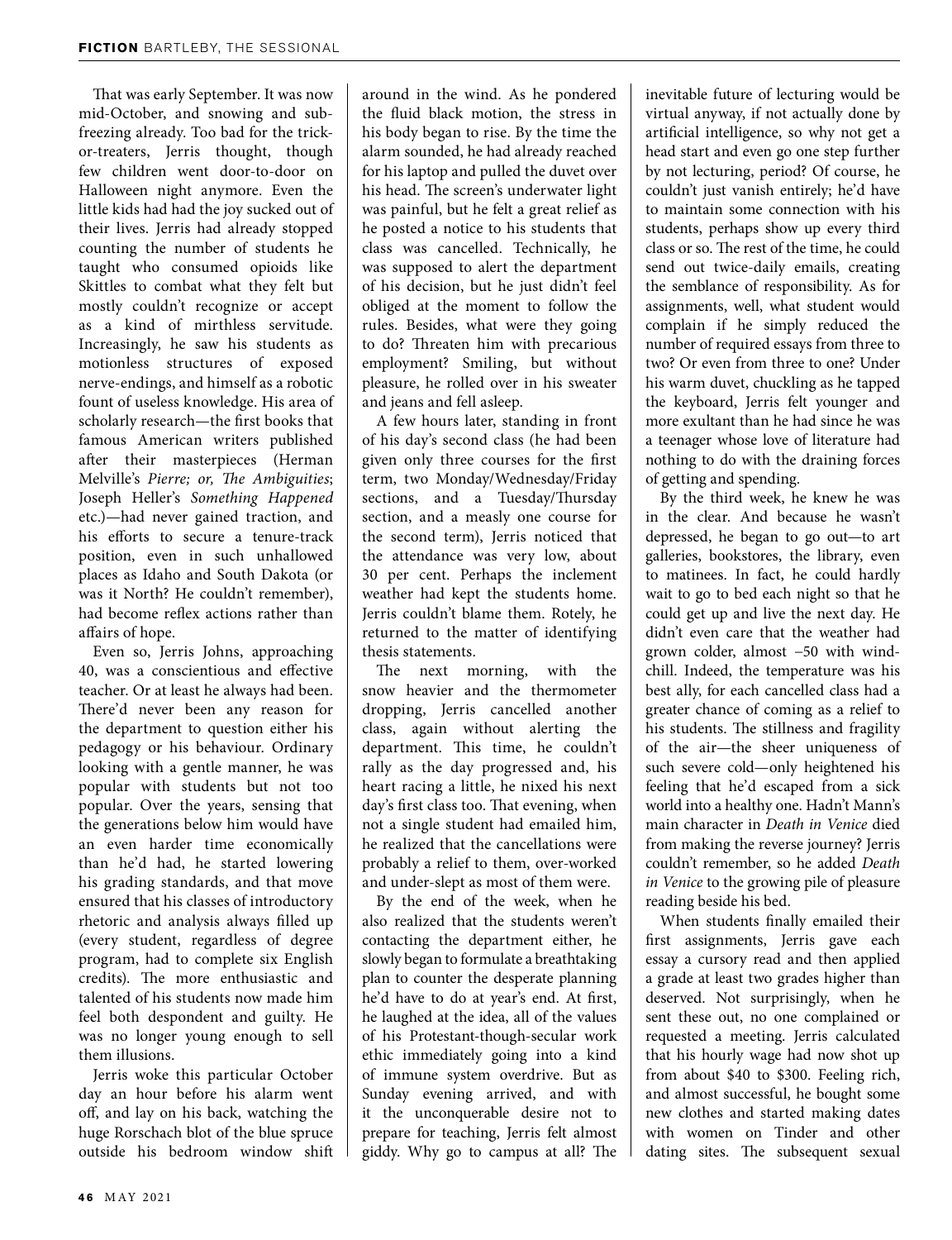liaisons only confirmed his sense of regeneration; he took to his new life as naturally as a gander takes to migration.

Then the email arrived. It was from a student in his M/W/F course, a young man whose name didn't conjure up any image in Jerris's mind. Had the student even attended class? Well, at least the note was respectful and composed in complete sentences. Dear Professor, it began, I am a student in your English 103 course and I would like to meet with you to discuss my essay. Also, I would like to ask your opinion about doing a degree in English. What would be a convenient time for me to come to your office?

Jerris's initial reaction was irritation. Things had been coasting along so

nicely that he believed he wouldn't have to talk with any students or colleagues—and hardly even see them either right to the end of the term. As it was, he could barely remember what office he'd been assigned (it changed each semester, and he generally shared it with two other sessionals). Meeting a student

was inconvenient enough; maybe he could ask the young man to meet at a café off campus in his neighbourhood. But even then, the request was a nuisance. Once his irritation wore off, however, Jerris read the email again and a feeling of pity nagged at his heart. A degree in English? Now? In a world run entirely by and for STEM, a world in which the Humanities themselves were Inhumane for the illusions they continued to market to impressionable and idealistic youth?

Reluctantly, Jerris replied to the email, suggesting that the young man meet him at a Starbucks just down the block from Jerris's apartment. Then he realized that he'd probably have to show up to the next morning's class, since clearly he now had at least one student who wasn't just taking the course for the required credit.

Of course, the weather had to be just as cold as it had been of late, with the streets empty and the hoarfrost cracking on the Dutch elms all along the avenue as Jerris walked to the bus stop. Looking down an alley, he saw a mangy coyote sniffing around a garbage can, and the image of desperate privation reminded him of his failing and doomed academic career. Depressed for the first time in over a month, Jerris had to build up his courage just to walk into the classroom.

To his surprise, no one was there. Not a single youth sat behind a laptop gazing at flickering images. Not even the young man who'd sent the email. Well, Jerris decided, it was miserable weather, and he had cancelled two weeks of classes already. Even so, the emptiness of the room was breathtaking—and a little frightening. How quickly the students had adjusted

## **When Jerris Johns realized students weren't contacting the department either, he slowly began to formulate a breathtaking plan.**

to Jerris's new schedule. But surely someone interested in taking an English degree would make an effort to attend class, at least immediately after sending such an email. Then again, Jerris knew only too well that the behaviour of students was rarely anything if not perplexing. Maybe this young man, whatever his name was, intended only to meet with Jerris privately once and then revert to form. Maybe he had a certain scorn for his contemporaries—Jerris remembered having such an attitude himself in his undergraduate years—that made attending class almost embarrassing.

Well, it didn't matter. Jerris stood stiffly behind the lectern for five more minutes, staring with dread at the open doorway, half-expecting all of the students to burst inside in one mad rush, filling every corner, pressing hard against him until he couldn't breathe or escape, dozens of students, hundreds, thousands, all shouting questions at him about thesis statements, all demanding to know where he'd been. Finally, after wiping the sweat off his forehead with a trembling hand, he left the classroom.

Walking rapidly along the hallway, he passed a young male student, an ordinary looking kid wearing a ball cap and a punk T-shirt (The Clash, was it? The Ramones?) who hesitated, his eyes locked on Jerris's own, before he grinned as if with pain and continued on. Jerris looked back over his shoulder. Could that have been the emailer? He had a sudden intuition that it was, but before he could decide what to do, the student rounded a corner and disappeared. Jerris wasn't even sure he'd be able to recognize him in the Starbucks the next day.

> That night, feeling ill, he cancelled a Tinder rendezvous and spent several hours playing a video game he loved a decade ago. The bright lights and rapid motion, which sometimes made him feel seasick, actually had the opposite effect. Grounded and relaxed, he decided to check his university email before going to bed. The only note in

his inbox immediately alarmed him.

### Dear Professor,

I'm sorry. I won't be able to make the meeting tomorrow. I suffer from anxiety and I'm having a bad time just now. Can we re-schedule for next week?

To his amazement, Jerris didn't feel relieved. On the contrary, the idea of going through an entire week before meeting the student made him anxious. He had half a mind to reply with a firm no, saying that his time was valuable and that he had other matters to attend to. Instead, without any sensation in his fingertips, he sent a note suggesting the same time and place, and added that he hoped that the student would be feeling better soon.

The temperatures warmed enough during the week for several snowstorms to cover the city. Venturing out only to get coffee, Jerris felt that the snow had muted something inside him too. He skittered through the streets like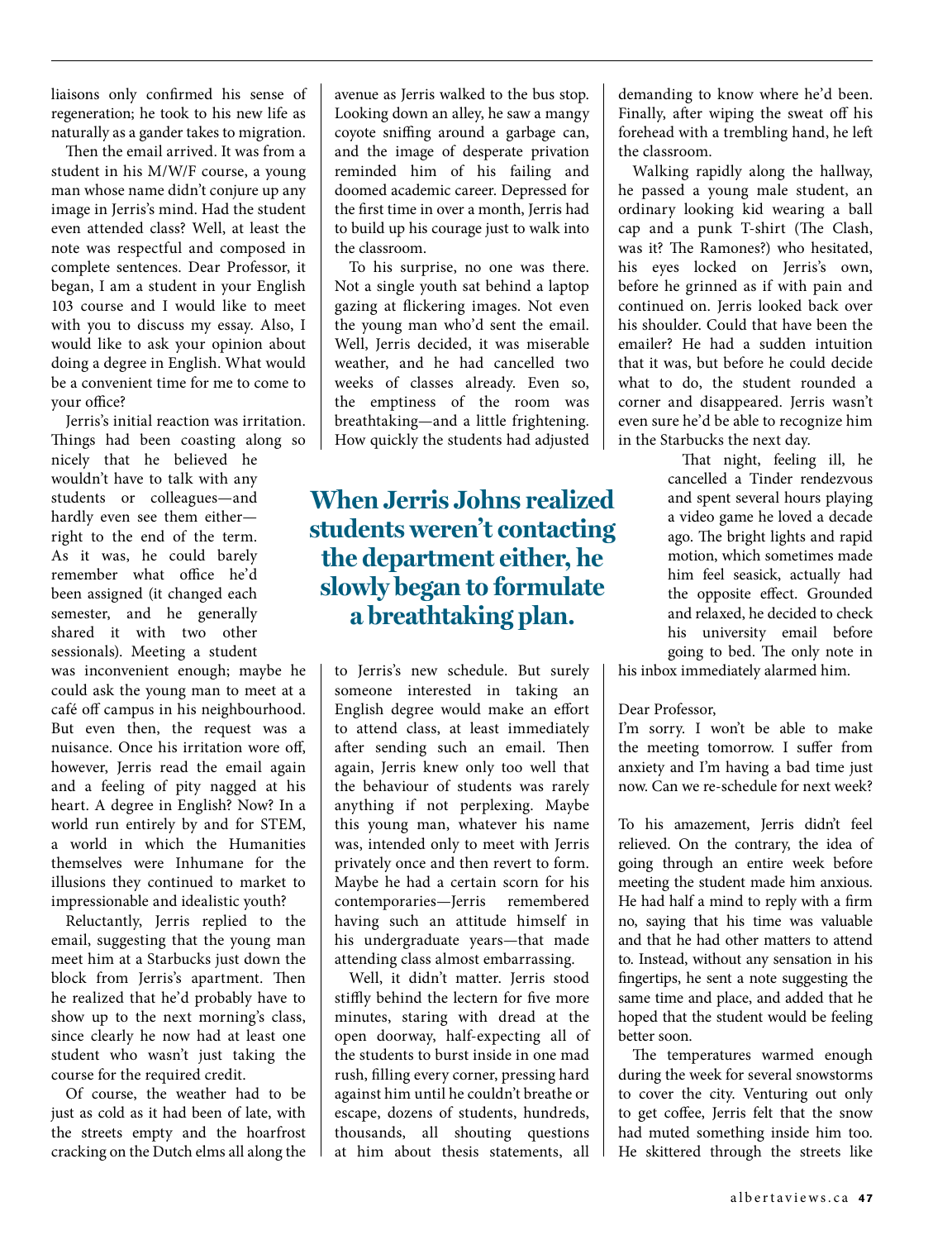a piece of foolscap. Twice, early in the morning before the sun was up, he saw the same mangy coyote under a streetlamp; the animal seemed to stare at him, but with haughty indifference. The other half of Jerris's mind wanted to throw a snowball at the creature. But the coyote's stillness and mockery, so human and familiar, held him back.

By the day of the meeting with the student, Jerris was weak from lack of food. Cooking—or going out to eat—involved too much effort. In the morning, he tried to preoccupy himself by calling up some of his unpublished articles on the computer. Had he really written them? Delivered them at conferences? He couldn't imagine the person who had done such work. Wrenching himself away from the lean, haggard reflection in the computer screen, he plunged into the storm. The ongoing snowfall seemed to fall over all accomplishment, obliterating his past and obscuring his future. Almost staggering, his own breath like toxic clouds, Jerris made it to the Starbucks.

Not surprisingly, the café was almost empty. Two middle-aged women sat talking at a small table in a corner, a giant bald man in a pumpkin-orange sweater grinned foolishly into a laptop at another corner table, while a magenta-haired barista waited at the till to take the next order. Only when he had stepped further inside did Jerris see

the shrunken, scarved figure in a black toque slumped at a table against the far wall. Annoyed by the increase in his heartrate, Jerris approached the figure and, clearing his throat, said, "Hi. You must be…"

A violent bout of coughing smothered his words. The student, looking up through watery eyes, the scarf wrapped in python folds around the lower half of his face, apologized faintly.

"It's good of you to come, Professor. This day's not… not exactly… I mean, I wouldn't have blamed you if you didn't show up."

Jerris nodded, and then, almost deafened by the throbbing in his temples, asked the student if he

could get him anything.

"No, no thank you. I mean, there isn't anything that… nothing you can buy at a Starbucks." The watery eyes rippled. "I got a tea already." He moved one mittened hand out from the thick fold of his worn parka, revealing the familiar cup with the mermaid logo.

After ordering his coffee and waiting at the counter to receive it, Jerris joined the student at the table. For a painful moment, neither of them spoke, just mechanically lifted their cups to their lips as some dead crooner—Sinatra or Tony Bennett—smoothly filled the heated air.

"I just read *Moby Dick*," the student suddenly started, his voice so raspy and weak that Jerris had to lean towards him to catch the words. "You know the character Pip? The boy who jumps out of the whale boat and gets left behind for a whole day? Just floating in the ocean, thinking, not knowing if anyone is going to come back for him." The student tightened the scarf at his throat. "That's just how I feel. Like Pip. Before he goes mad, I mean. Or as he's going mad, maybe. Floating there. Just floating. Except heavy too. Kind of like a statue of a person. If it could float." He coughed so that the whole oversized parka shook. Recovering, he said, "But I guess I'm supposed to think about Ahab. Or the whale. Not some lost boy. I mean, it's not exactly *Peter Pan*."



Did he smile beneath the scarf? Was there mocking laughter in his words? Jerris couldn't tell. The student's voice was so weak, barely audible enough to possess a tone. Besides, the café was so hot that Jerris found himself sweating heavily, even though he'd removed his thick coat and the first layer beneath it. The student, however, not only kept all of his winter protection on, he looked frozen, as if he truly was treading water in the middle of an ocean at night. His forehead, unfurrowed, gleamed like polished marble.

At a loss for an appropriate response, Jerris merely repeated, "No, it's not *Peter Pan*." Then, in the painful echoing silence that followed, he tried to rally. "But J.M. Barrie must have read Melville. I mean, the crocodile that pursues Captain Hook. That's really just the whale and Ahab, isn't it? Except Hook tries to get away from the crocodile, of course. He doesn't go looking for it."

Jerris's voice trailed off. Why did his words seem so completely pointless? The student didn't want to talk about *Peter Pan*. He obviously didn't even want to talk about Melville or Pip either. So what did he want to talk about?

Jerris took a sip of coffee and let the silence close around them both. Even the grinding of the espresso machine sounded miles distant. The student, meanwhile, held his tea-filled cup like a

small wounded animal inside his parka. He didn't bother to lift his head when he spoke again.

"The truth is… I think I'm dying. And when I read, everything I read tells me that I might as well."

"What?" Jerris looked around wildly, but neither the conversing women, the giant bald man or the barista noticed that he'd almost shouted. "What do you mean you're dying? What's wrong with you? Have you been to a doctor? You… you…"

"I don't have any energy. I could hardly make it here. And wherever I go, I'm just so